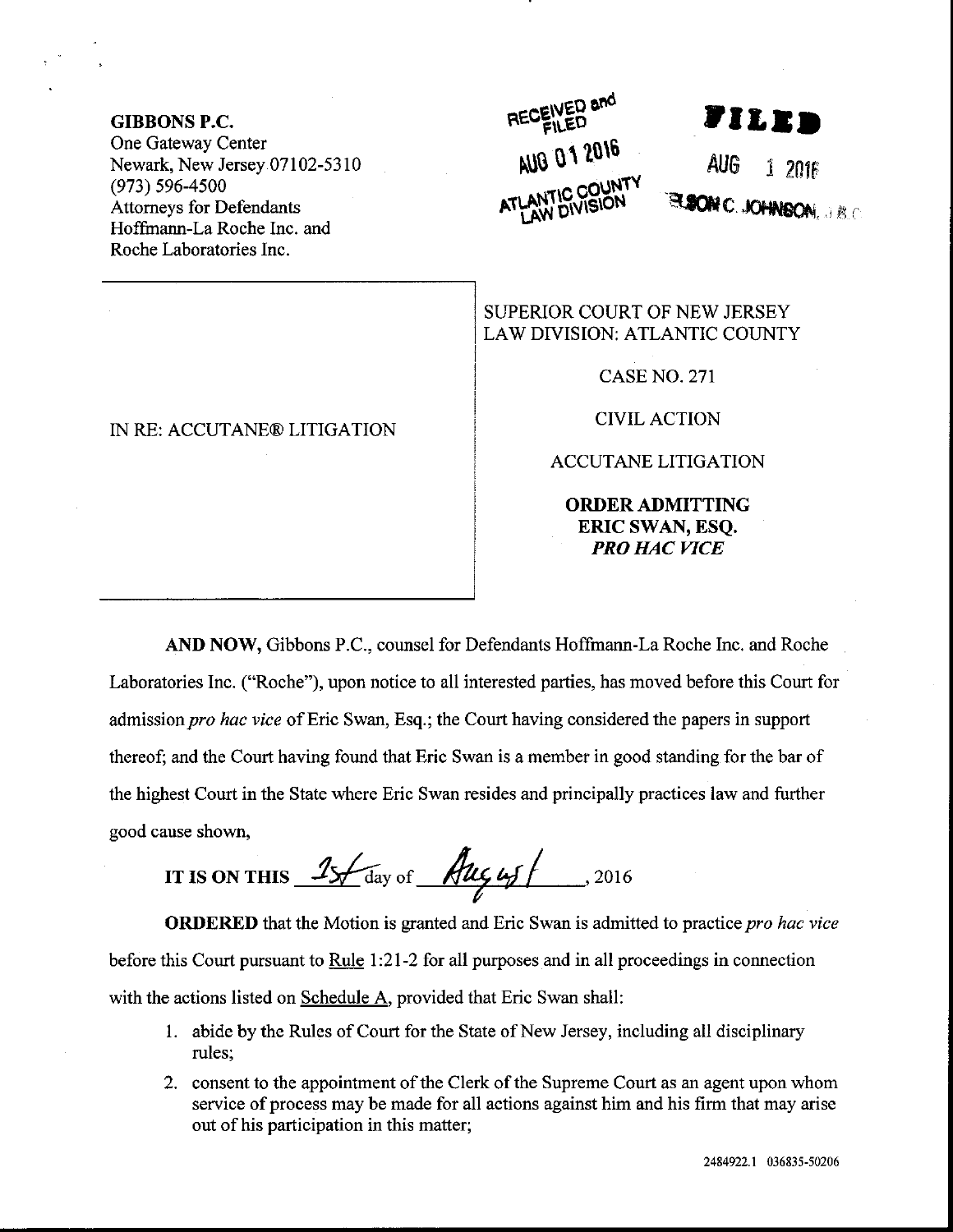- 3. notify the Court immediately of any matter affecting his standing before this Court; and
- 4. have all pleadings and other papers filed in the Court signed by an attorney-at-law of this Court employed by the firm of Gibbons P.C., who shall be responsible for the conduct of Eric Swan; and it is further

ORDERED that Eric Swan shall make payment of fees as provided in the New Jersey

Rules of Court, Rule l:28-1(b), 1:28-2 ard 1:288-1(e), within thirty (30) days of the date of this

Order; and it is further

ORDERED that the Clerk of this Court shall forward a copy of this Order to the

Treasurer of the New Jersey Fund for Client Protection; and it is further

ORDERED that copies of this Order shall be served by attomeys for Roche upon all counsel of record within seven (7) days of the receipt thereof.

Honorable Nelson C. Johnson, J.S.C.

] Opposed I Unopposed